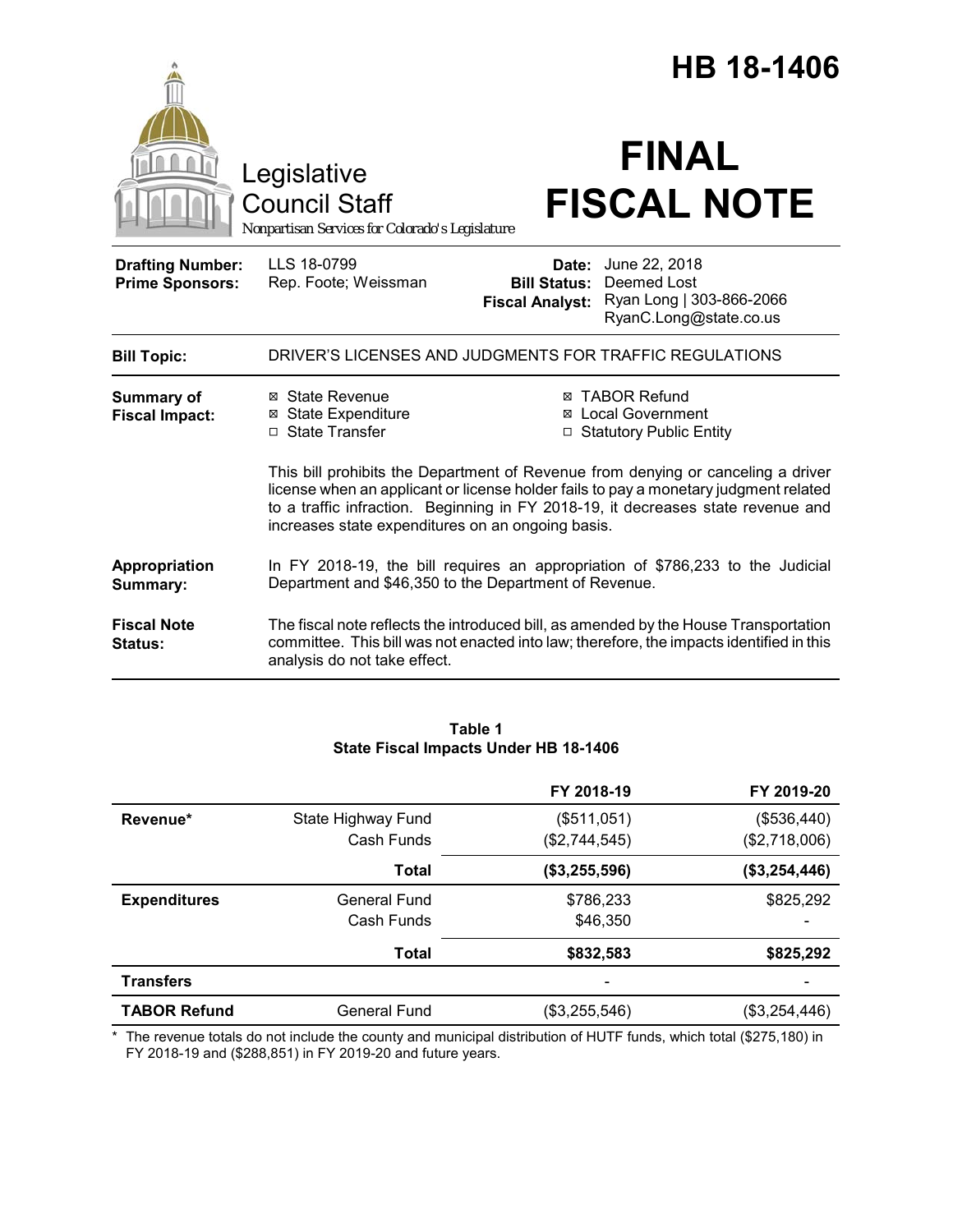June 22, 2018

## **Summary of Legislation**

Under current law, an individual cited for certain traffic infractions must either pay the penalty assessment or appear in court for a hearing. If the individual fails to do either, the court may issue a judgment or warrant against them. Individuals with an outstanding judgment or warrant may not receive a new or renewed driver license, and the Department of Revenue (DOR) may cancel the driver license.

This bill prohibits the DOR from denying or canceling a driver license when an applicant or license holder has an outstanding judgment or warrant issued for failure to pay a penalty or appear at a post-sentencing court appearance, or failure to pay a public transportation fare. Additionally, it creates a \$30 administrative fee that is assessed when a judgment is entered against someone for failing to pay a traffic infraction penalty. If this fee is not paid within 45 days, violators must also pay a \$95 outstanding judgement fee. The bill requires the court to send a written notice of a judgment to a violator, outlining all penalties and fees owed.

## **State Revenue**

This bill will result in a net cash fund revenue decrease of \$3.5 million beginning in FY 2018-19. These impacts are summarized in Table 2 and detailed by line item below. All totals for FY 2018-19 are prorated to account for the effective date of the bill.

|                                        |                 | FY 2018-19    | FY 2019-20       |
|----------------------------------------|-----------------|---------------|------------------|
| <b>Fees Assessed Under Current Law</b> |                 |               |                  |
| <b>Administrative Processing Fee</b>   |                 | (\$1,630,165) | (\$1,778,362)    |
| <b>Reinstatement Fee</b>               |                 | (\$2,151,289) | (\$2,346,861)    |
|                                        | <b>Subtotal</b> | (\$3,781,454) | (\$4,125,223)    |
| <b>New Fees</b>                        |                 |               |                  |
| New Administrative Processing Fee      |                 | \$57,701      | \$127,779        |
| <b>Outstanding Judgment Fee</b>        |                 | \$192,977     | \$454,147        |
|                                        | <b>Subtotal</b> | \$250,678     | \$581,926        |
|                                        | Total           | (\$3,530,776) | ( \$3, 543, 297) |

## **Table 2 Revenue Summary Under HB 18-1406**

**Administrative processing fee.** Under current law, there is a \$30 administrative processing fee assessed on all cases with a traffic conviction. Of this fee, \$15 is retained by the Judicial Department and used to support the operating budget of the trial courts, and \$15 is transferred to the Highway Users Tax Fund. In 2017, the Judicial Department brought in \$2,371,150 from this administrative fee on all traffic convictions. It is assumed that 75 percent of this revenue came from outstanding judgments. As this bill specifies that a driver cannot be denied a license for an outstanding judgment related to a traffic violation, state revenue will decrease by 75 percent, or \$1,778,363 annually. Of this, \$889,181 will be retained by the Judicial Department, and \$889,182 will be transferred to the Highway Users Tax Fund.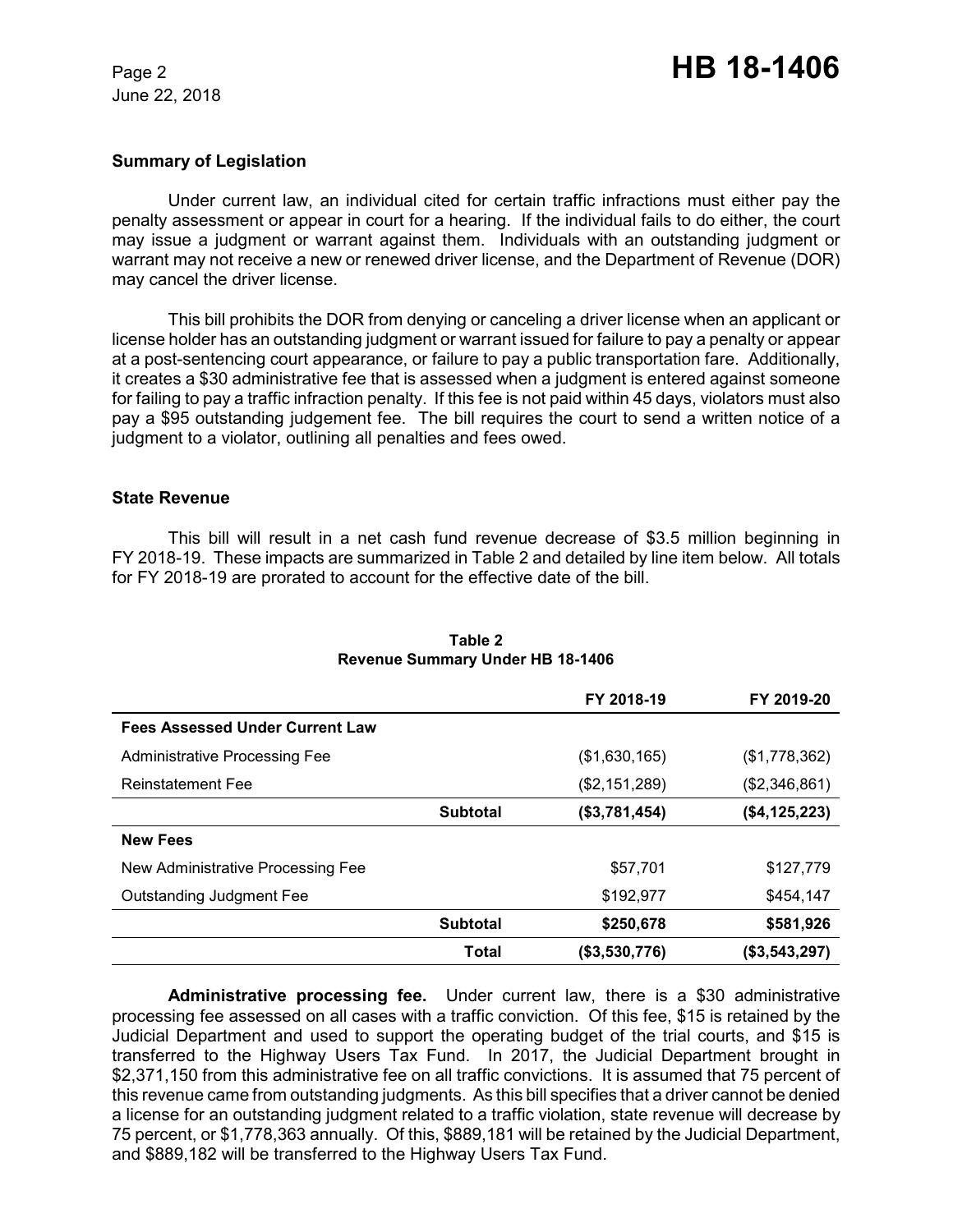| <b>Case Class</b>   |                  | FY 2018-19    | FY 2019-20    |
|---------------------|------------------|---------------|---------------|
| Felony/Criminal     |                  | (\$20,014)    | (\$21,833)    |
| Juvenile Delinquent |                  | (\$316)       | (\$345)       |
| Misdemeanor         |                  | (\$94,234)    | (\$102,801)   |
| Infraction          |                  | (\$524,469)   | (\$572, 148)  |
| Traffic             |                  | (\$991,132)   | (\$1,081,235) |
|                     | <b>Total FTE</b> | (\$1,630,165) | (\$1,778,362) |

**Table 3 Change to Administrative Processing Fee Revenue Under HB 18-1406**

*Colorado Department of Transportation*. Of the administrative processing fees collected, \$15 is diverted to the Highway Users Tax Fund. The Colorado Department of Transportation receives 65 percent of this revenue, which is deposited in the State Highway Fund. This bill creates a net decrease to the State Highway Fund of \$511,051 in FY 2018-19 and \$536,440 in FY 2019-20.

**License reinstatement fee.** Under current law, drivers must pay a \$95 reinstatement fee to reinstate a driver license that was cancelled or denied due to an outstanding judgment. Of this fee, \$73 is deposited in the Driver License Administrative Revocation Account and \$22 is deposited in the First Time Drunk Driving Offender Account. In 2017, 37,430 driver license suspension actions were taken against drivers for having an outstanding judgment. Of these, it is assumed that approximately 66 percent reinstated their license, or 24,704. As drivers will no longer have their license cancelled or denied due to an outstanding judgment, drivers will no longer pay this fee, and it is estimated that state revenue will be reduced by \$2.2 million in FY 2018-19 and \$2.3 million in FY 2019-20 and future years. This impact is shown in Table 3.

**Table 4 Revenue Reduction Under HB 18-1406**

| <b>Revenue Components</b>                        | FY 2018-19    | FY 2019-20    |
|--------------------------------------------------|---------------|---------------|
| Driver License Administrative Revocation Account | (\$1,653,096) | (\$1,803,377) |
| First Time Drunk Driving Offender Account        | (\$498,193)   | (\$543,484)   |
| <b>Total Revenue</b>                             | \$2,151,289   | \$2,346,861   |

**New administrative processing fee**. This bill creates a new \$30 administrative processing fee assessed on anyone who receives a judgment for a traffic infraction, which is distributed in the same manner as the administrative processing fee under current law. It is estimated that there are approximately 26,195 traffic infraction convictions entered each year. Of these infractions, the average collection rate is 58 percent, with approximately 25 percent unable to pay the fee due to indigence. Based on similar fees that do not have incentives to pay, such as a driver license suspension, it is assumed that annual collections will decrease to 11 percent of the total fee assessed. Table 4 below shows the estimated revenue collection from the new \$30 administrative fee.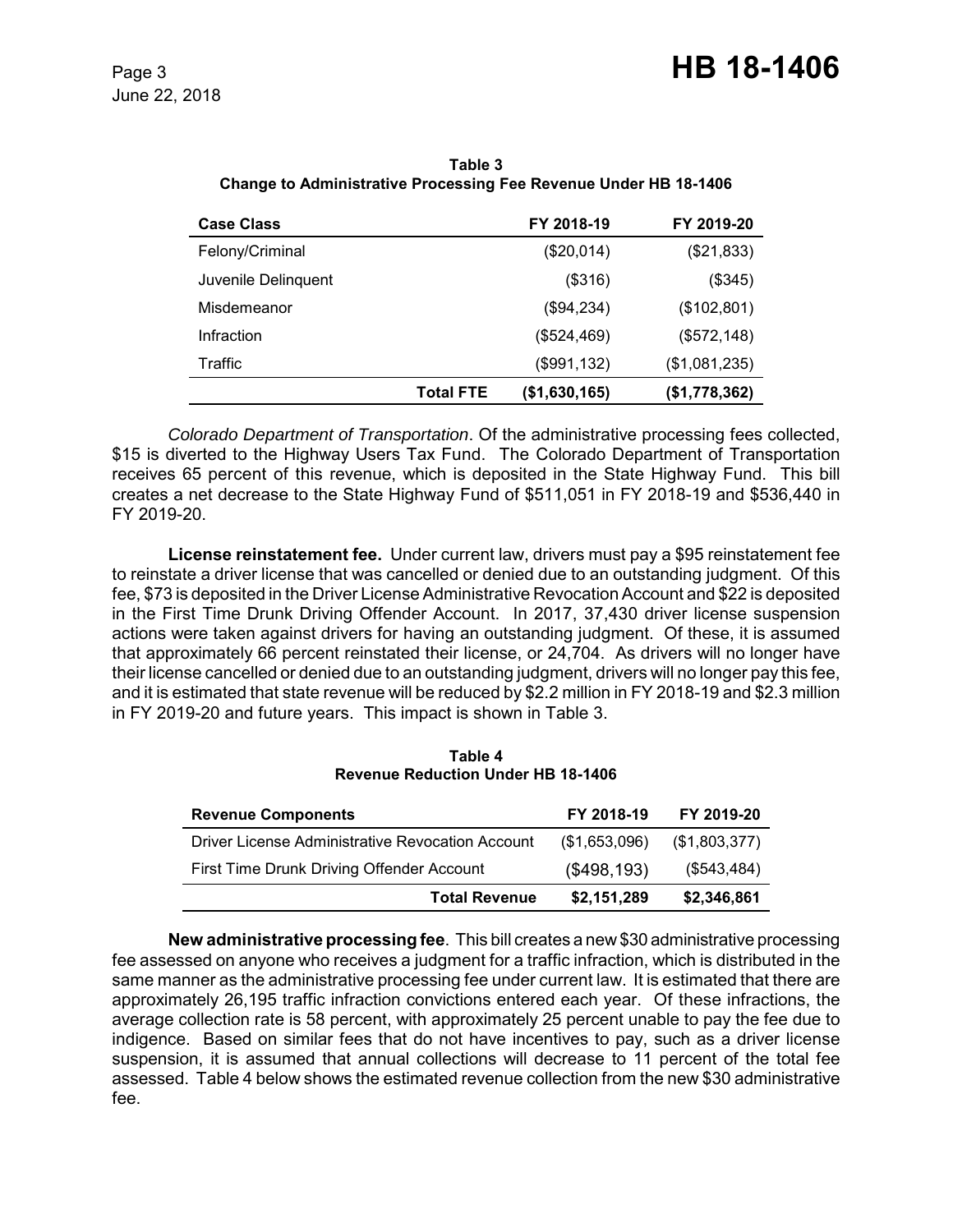| <b>Fiscal Year</b> | Fee                                     | Fee<br><b>Assessed</b> | <b>Cases</b><br><b>Subject to</b><br><b>Penalty</b> | <b>Number</b><br><b>Paying</b><br>Fine* | <b>Estimated</b><br><b>Total Fine</b><br>Collected** |
|--------------------|-----------------------------------------|------------------------|-----------------------------------------------------|-----------------------------------------|------------------------------------------------------|
| FY 2018-19         | Administrative<br><b>Processing Fee</b> | \$30                   | 23,314                                              | 17,485                                  | \$57,701                                             |
|                    |                                         |                        |                                                     | <b>FY 2018-19 Total</b>                 | \$57,701                                             |
| FY 2019-20         | Administrative<br><b>Processing Fee</b> | \$30                   | 26,195                                              | 19,646                                  | \$64,833                                             |
|                    | FY 2018-19 Fee<br>Revenue***            |                        |                                                     |                                         | \$62,947                                             |
|                    |                                         |                        |                                                     | <b>FY 2019-20 Total</b>                 | \$127,780                                            |

**Table 5 New Administrative Processing Fee Impact Under HB 18-1406**

*\** All figures in this column are the number of violations less 25 percent to account for indigence.

\*\* It is assumed that 11 percent of each year's fine revenue will be collected by June 30th of each fiscal year. \*\*\* It is assumed that an additional 12 percent of FY 2018-19 fees will be collected in FY 2019-20 to account for fines from previous years being collected in future years.

**Outstanding judgment fee**. This bill creates a \$95 outstanding judgment fee that is assessed if an individual fails to pay the new administrative fee within 45 days. As discussed above, it is assumed at 11 percent of individuals will pay the new administrative fee. As such, 89 percent of individuals will be assessed the outstanding judgment fee, or 18,467 individuals in FY 2018-19. Based on similar fees that do not have incentives, such as a driver license suspension, it is assumed that annual collections will decrease to 11 percent of the total fee assessed. Totals for FY 2018-19 are prorated to account for the effective date of the bill.

#### **Table 6 Fine Impact Under HB 18-1406**

| <b>Fiscal Year</b> | Fee                      | Fee<br>Assessed | Cases<br><b>Subject to</b><br><b>Penalty</b> | <b>Estimated</b><br><b>Total Fine</b><br>Collected* |
|--------------------|--------------------------|-----------------|----------------------------------------------|-----------------------------------------------------|
| FY 2018-19         | Outstanding judgment fee | \$95            | 18.467                                       | \$192,977                                           |
|                    |                          |                 | <b>FY 2018-19 Total</b>                      | \$192,977                                           |
| FY 2019-20         | Outstanding judgment fee | \$95            | 23.314                                       | \$243,627                                           |
|                    | FY 2018-19 Fee Revenue** |                 |                                              | \$210,520                                           |
|                    |                          |                 | <b>FY 2019-20 Total</b>                      | \$454,147                                           |

\* It is assumed that 11 percent of each year's fine revenue will be collected by June 30th of each fiscal year.

\*\* It is assumed that an additional 12 percent of FY 2018-19 fees will be collected in FY 2019-20 to account for fines from previous years being collected in future years.

**Additional fee collection**. As driver license revocation creates an incentive to pay penalties for driver licence reinstatement, this bill will result in a reduction in collections from all other initial traffic infraction assessments, fees, and restitution collections. As discussed above, the fiscal note assumes that collection rates will decrease from about 58 percent to 11 percent without the penalty of a driver license revocation.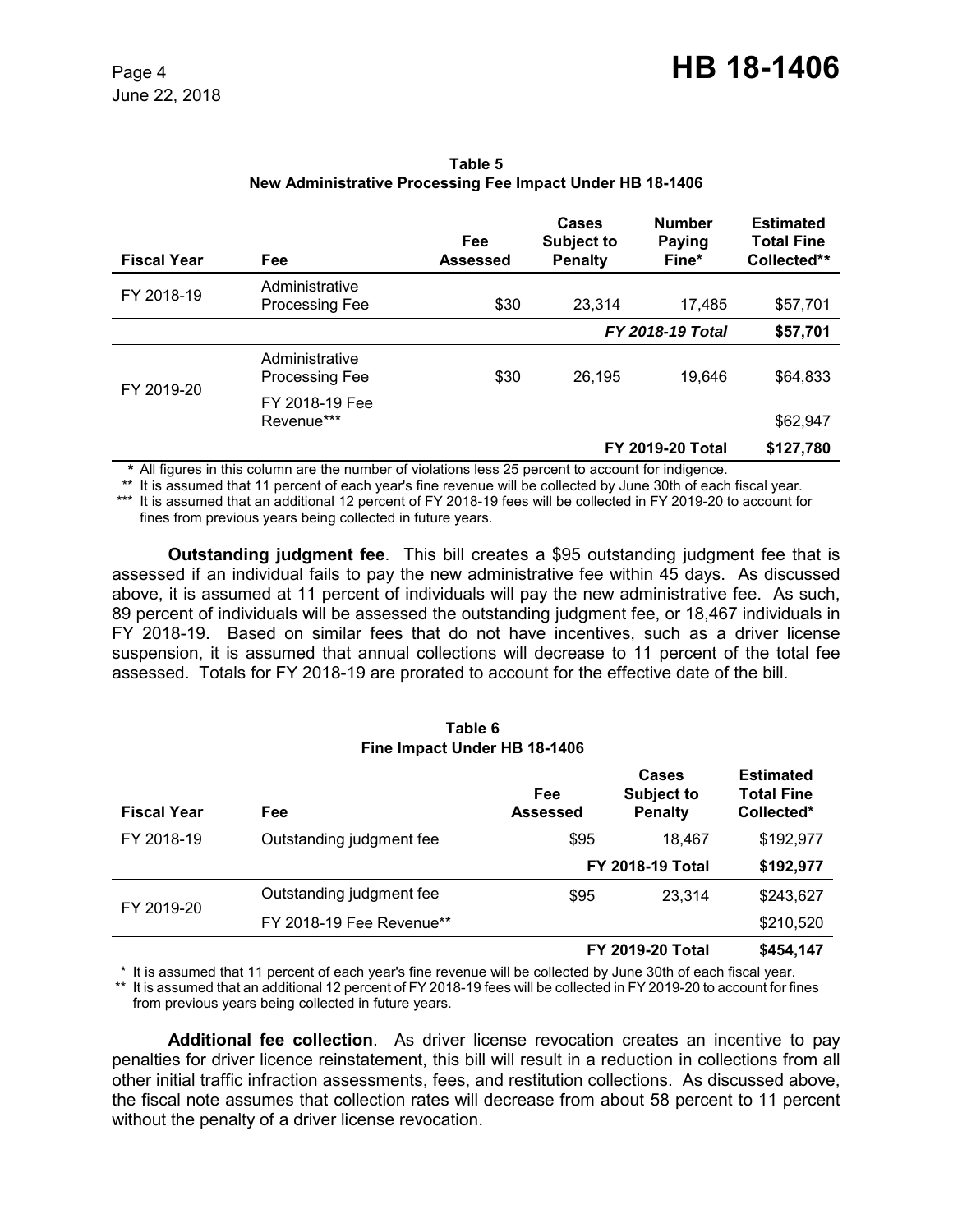June 22, 2018

# **TABOR Refund**

On net, this bill reduces state revenue from fees, which will reduce the amount of money required to be refunded under TABOR in FY 2018-19 and FY 2019-20. Since the bill reduces the TABOR refund obligation without a corresponding change in General Fund revenue, the amount of money available in the General Fund for the budget will increase by an identical amount.

## **State Expenditures**

This bill will increase state expenditures by \$832,583 in FY 2018-19, and \$825,292 in FY 2019-20 and ongoing.

| <b>Cost Components</b>               |       | FY 2018-19 | FY 2019-20 |
|--------------------------------------|-------|------------|------------|
| <b>Trial Courts Operating Budget</b> |       | \$786,223  | \$825,292  |
| <b>DRIVES</b>                        |       | \$46,350   | -          |
|                                      | Total | \$832,583  | \$825,292  |

#### **Table 7 Expenditures Under HB 18-1406**

**Judicial Department.** This bill will require at least \$786,223 in FY 2018-19 and at least \$825,292 in FY 2019-20 and future years of General Fund to offset lost administrative processing fee revenue from judgments on traffic infractions, which are used to support the trial court's operating budgets. Additionally, it will increase workload in the Judicial Department to modify its case management system to distinguish between an warrants for a failure to pay from other warrants. It is assumed that this work can be accomplished within existing appropriations.

**Department of Revenue.** In FY 2018-19 only, this bill will increase DRIVES Vehicle Services Account expenditures by \$46,350 in the DOR to modify DRIVES to allow driver license issuance with unpaid traffic violations. This estimate assumes that 206 hours of programming will be required at \$225 per hour. Additionally, as this bill will prevent the department from canceling or issuing a license due to an outstanding judgment, DOR will no longer need to process license reinstatements due to outstanding judgments, and workload will decrease. As reinstatements for an outstanding judgment are largely done electronically through the DRIVES system, it is assumed that any decrease in workload will be minimal.

## **Local Government**

**Highway Users Tax Fund.** This bill will decrease county and local government HUTF revenue by \$275,180 in FY 2018-19 and \$288,851 in FY 2019-20 and future years. HUTF revenue is distributed to counties (26 percent) and municipalities (9 percent) for transportation needs.

**Fine revenue.** This bill will result in a reduction in collections from initial traffic infraction assessments collected by municipal courts or the Denver County Court. As driver license revocation creates an incentive to pay penalties for driver license reinstatement, fewer of these penalties may be collected by local governments. This impact has not been estimated for the fiscal note.